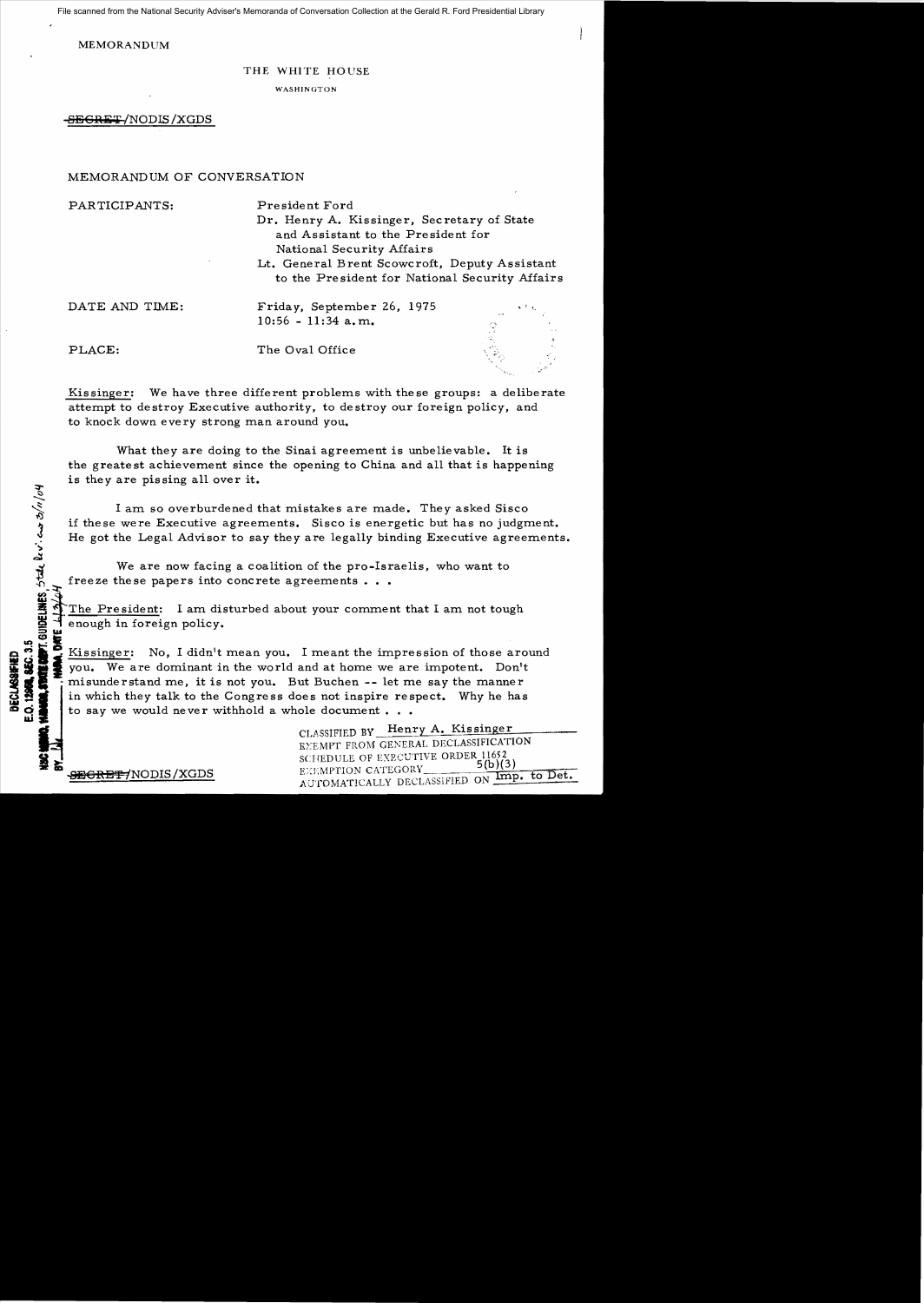The Pre sident: I didn't say that.

Kissinger: No, you are just fine. There is not an iota of difference between us. But we shouldn't promise sweeping things like this -- we don't know what will do.

[He reads from agreement to show that the language leaves an escape clause and there is no binding language.

If I have to te stify on the se though, I will have to say either it means nothing or it does mean something. Either one is a disaster.

The President: Both Committees have this?

Kissinger: Completely. And it has been leaked to the New York Times. But to publish it officially would create a massive problem with the Arabs.

The President: Were you tough with the Committees?

Kissinger: I did not yield, but they are now using delaying tactics. They want Schlesinger to testify and he will be asked about your statement that we will give military assistance to Egypt. He will convey the impression he has been out of it.

The President: I was strong on the Pershing.

Kissinger: Brent told me youwere great. Schlesinger knew about the Pershing. He didn't know about the slip of paper. But he has given away all the easy things now -- F-16, tank lasers, accelerating the F-15 -- leaving you with the sticky issues.

The President: How do we get the Sinai thing through?

Kissinger: They are responding to pressure from home like with Vietnam. And the Jews are trying to knock you off. They want a new guy in the White House in '77.

The President: Should I demand immediate action? I have told them...

Kissinger: I would write Sparkman and Morgan that peace in the Middle East requires action by the end of the week.



<del>-SECRET</del> /NODIS /XGDS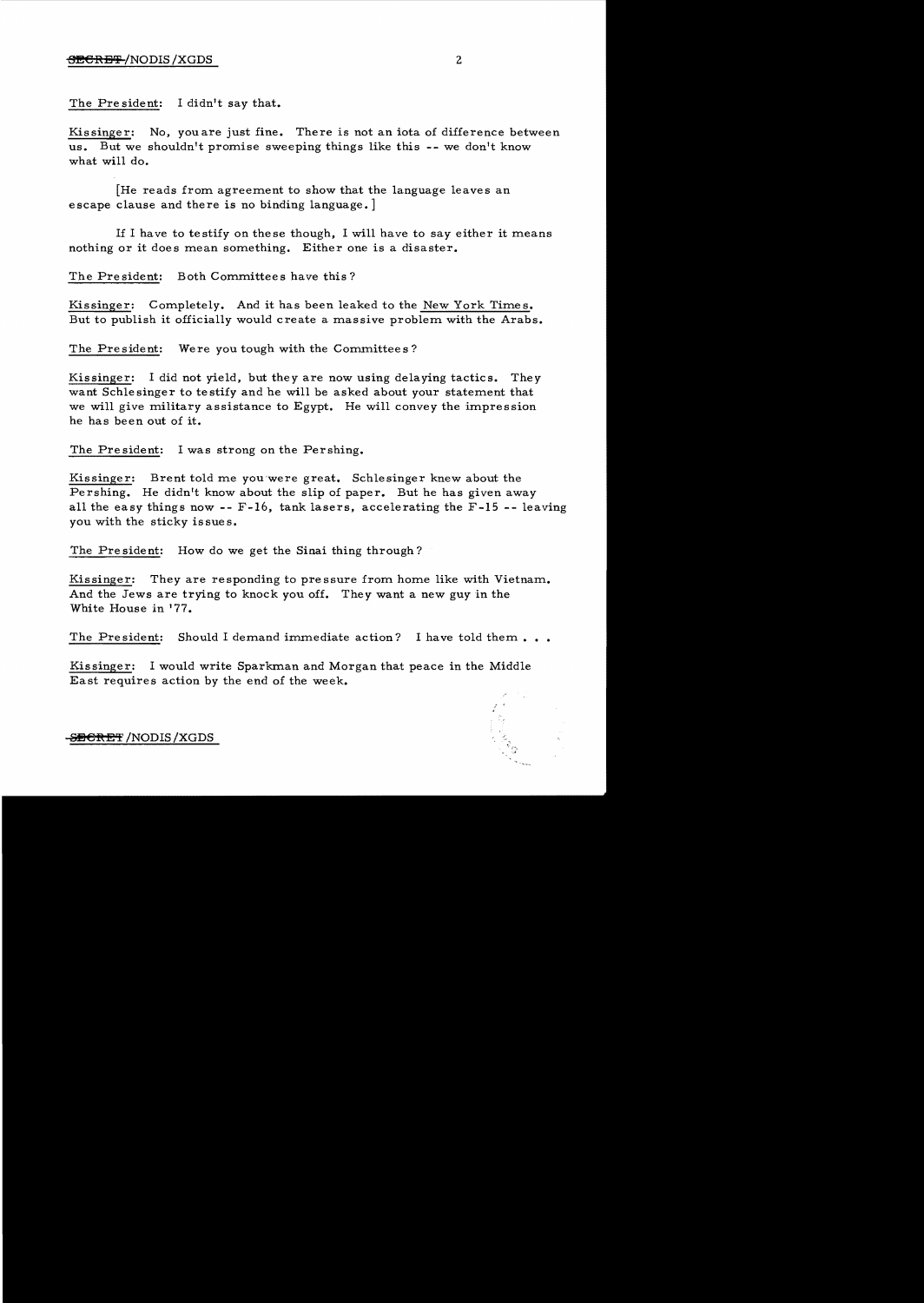## $S$ EGRET/NODIS/XGDS 3

The President: I would add Scott, Mansfield, Albert and Rhodes.

Kissinger: It's not much help in the Committee. But I am not sure that if we don't win it in a week you maybe should yield.

The President: On *my* letters?

Kissinger: No. Those are safe. You are a victim of Watergate.

The President: Never before has so much been given to the Congress.

I mentioned to Brent the DOD budget cuts.

Kissinger: If you were at the UN, you would be proud. You are as strong after Vietnam as Nixon - - except dome stically. Vladivostok was a real triumph -- which is being pissed on now. And the DOD budget cuts are another manifestation.

Can we meet for 15 minutes tomorrow on SALT? We won't get an agreement, I don't think.



<del>SECRET</del> /NODIS / XGDS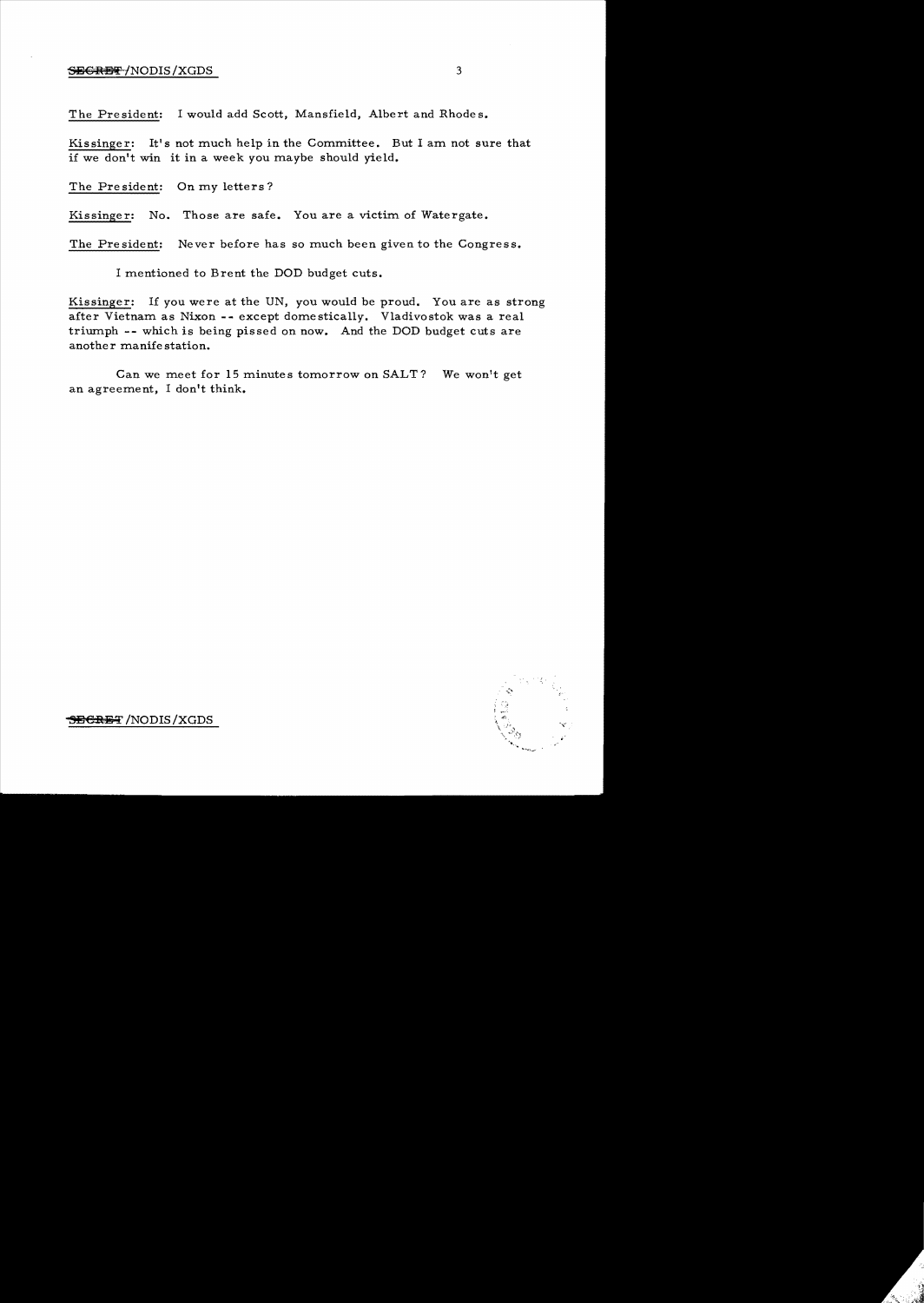$10:56 - 11:39$ 

 $P/K$  26 Syrt 25

K We have 3 dig politions w/ Three quip: a clubit whyt to disting spec anthony, to destoy and FP and & bunch bay story union avand pour comme de mais de la famille de la famille de la famille de la famille undelanothe It is a guitart a human it must opting of techniq + all that is lingering is They are presingallare it I am to geen hondomed that mostales are made. They soful seare if this were the agreements. Sices is enoughter but he no judgment. He got hegy dation to say they are legary hasting exec age univite. We are more fairing a coolition for pre-I, who want a pure there popers into concett agreemts ... I hotmaked about your womand I with tryp unf mFP.  $\overline{\phantom{a}}$ Ma Idahut man gans d'unemit à impossion K. Crosell & at home are one impotent. Desil movement me - it with you , fort Burham - let me say the wincenner in which they talk the Cay docount magine respect. Why he haste my we would more ces polita certain dramant. P I dolot in that K non you are post fire Than is with an with b) dij lat us. But wh shouldn't province Zureaupring the time - we don't have altrait **DECLASSIFIED** NSC MEMO, HAMBE, STATE DEPT. GUIDELINES State lev. eur 3/11/04 BY UM NARA, DATE  $6/3/2$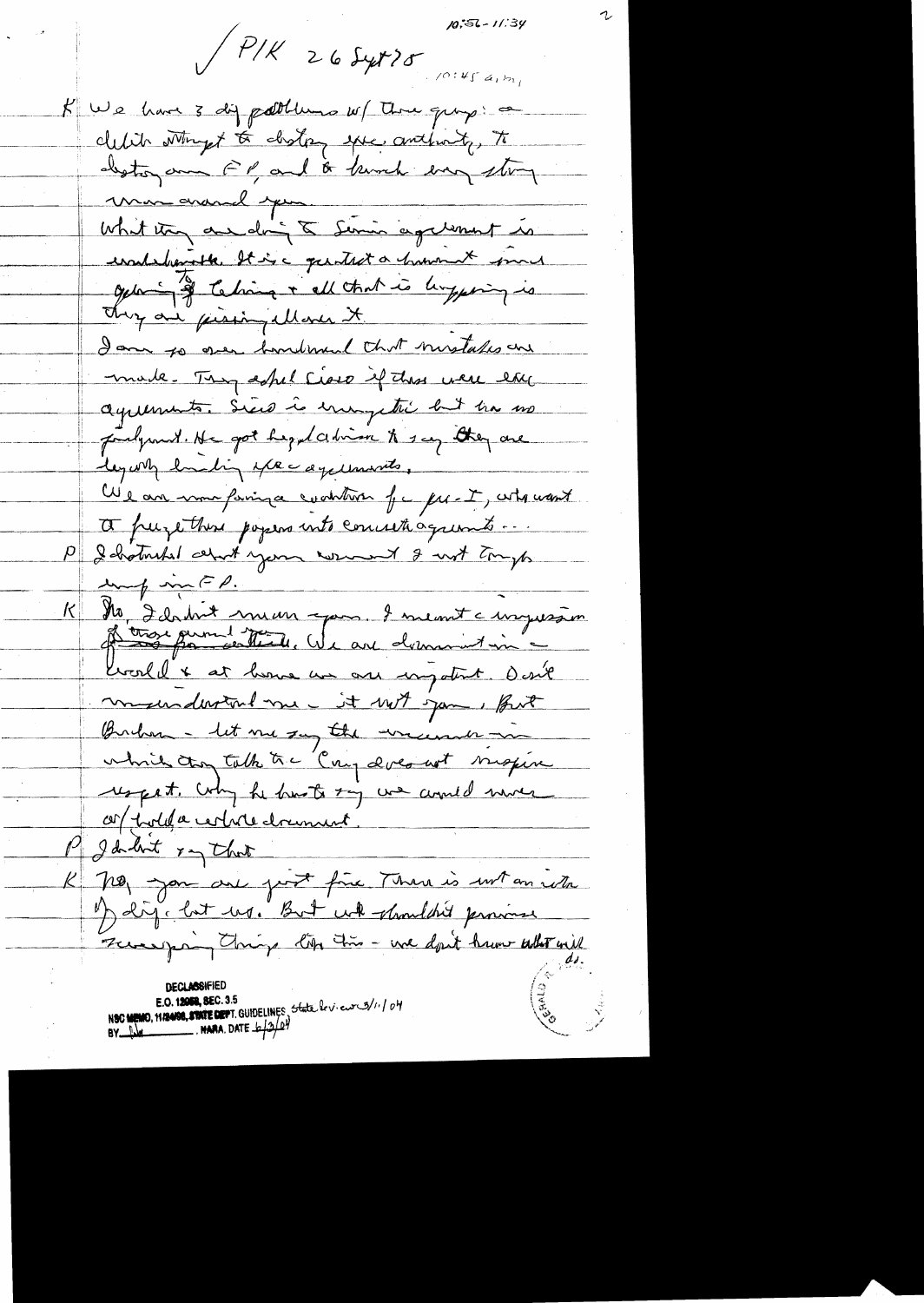R (Reads from agreement to show that the lunguage Marco am escape claves + there is . we brinding languer), If I have to Gotipg an Thise that, I with hand't say ulter it his most withing or it does, Either no a dreather. Both contro have this? K completely, and it has been known to a y T But to publish it officially could vate a massive port aufc Childs. P were jou tough w/c conti K I Real not yill but they are now using delaying to this. They armst Schles & testig + he will by whole about pour statement avec assistant und available à Mr could course, supplement de has been out of it P I was strong as Pushing K Bert All are you were great. To Schles hearabot Prohing, Hedreh how don't e ship of paps. But he has given away all easy thing une-F-16, templessen, cent f^F-15, cleaning you K They are useforming to presence from home a la VN. Chile protecteur deux au topis à humb P Should Schweil unied action ? Ihave totel  $\sqrt{2}$ Il Demondel virite Spartman + Mazzin trois perce